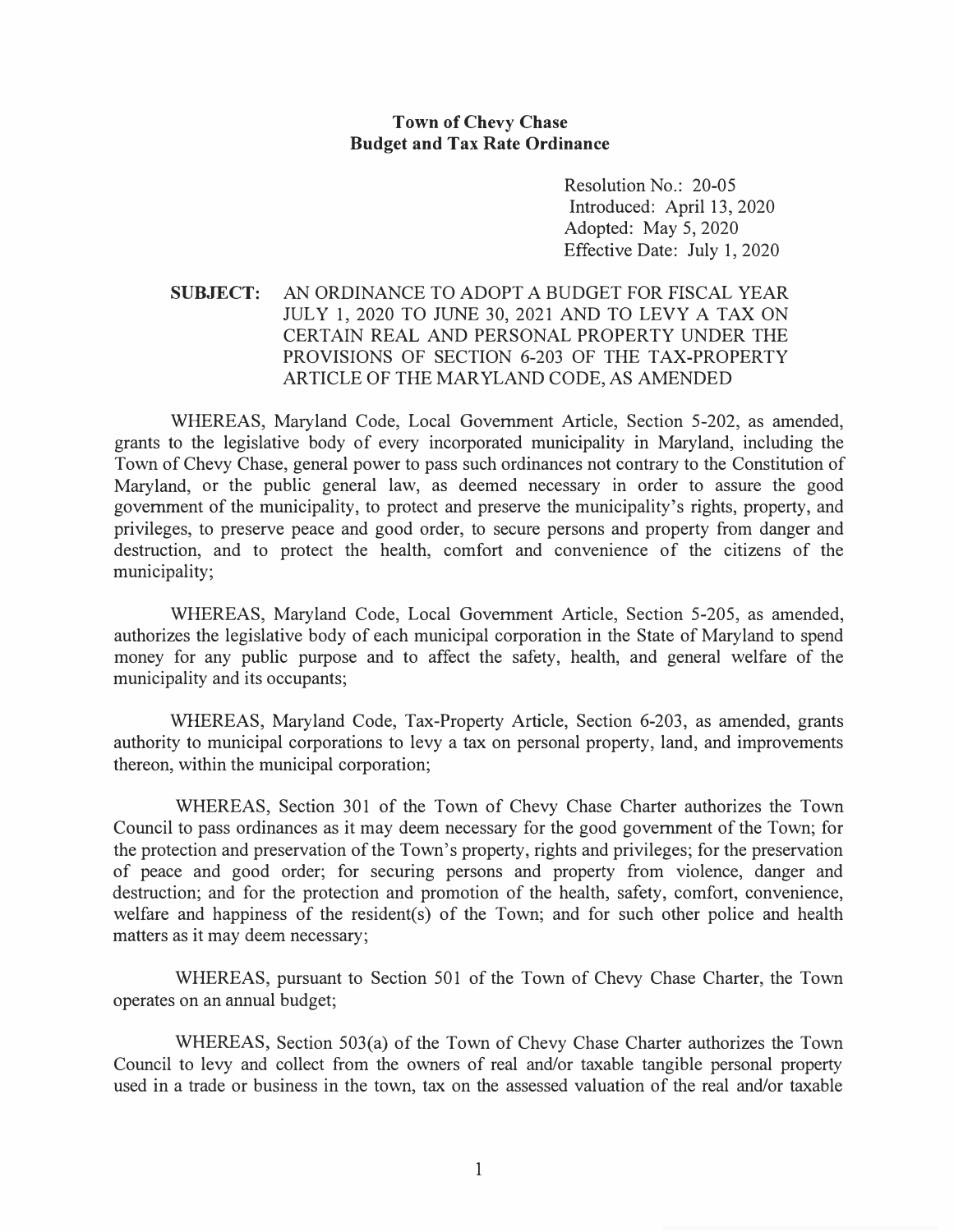tangible personal property used in a trade or business within the boundaries of the Town at a rate or rates set by the Town Council;

WHEREAS, the Town Council introduced the following Ordinance in public session assembled on the  $13<sup>th</sup>$  day of April, 2020;

WHEREAS, the Town Council, after proper notice to the public, considered the following Ordinance at a public hearing held on the  $5<sup>th</sup>$  day of May, 2020; and

WHEREAS, the Town Council finds that the ordinance as hereinafter set forth is necessary for the good government of the Town; for the protection and preservation of the Town's property, rights and privileges; for the preservation of peace and good order; for securing persons and property from violence, danger and destruction; and for the protection and promotion of the health, safety, comfort, convenience, welfare and happiness of the residents of the Town.

NOW, THEREFORE, the Town Council does hereby adopt the foregoing Ordinance.

BE IT ORDAINED AND ORDERED, this 5<sup>th</sup> day of May, 2020, by the Town Council, acting under and by virtue of the authority given it by the Maryland Code and the Town of Chevy Chase Charter, that the attached Budget be and is hereby adopted.

AND BE IT FURTHER ORDAINED AND ORDERED, that the Town Council of the Town of Chevy Chase, pursuant to the authority granted by the Town Charter and Section 6-203 of the Tax-Property Article of the Maryland Code, hereby levies a tax at the following rates:

- ninety-eight one-hundredths of a cent (\$0.0098) per One Hundred Dollars  $(i)$ of assessable value (fair market value) on real property subject to taxation;
- zero dollars and zero cents (\$0.00) per One Hundred Dollars of assessed  $(ii)$ value of assessable business-owned personal property subject to taxation; and
- zero dollars and sixty-six cents (\$0.66) per One Hundred Dollars of  $(iii)$ assessed value of assessable utility property subject to taxation.

AND BE IT FURTHER ORDAINED AND ORDERED, by the Town Council, acting under and by virtue of the authority granted to it by the Maryland Code, and the Charter of the Town of Chevy Chase, that:

- That the tax levied hereby be certified to the County Council for Montgomery  $(1)$ County, Maryland;
- If any part or provision of this Ordinance is declared by a court of competent  $(2)$ jurisdiction to be invalid, the part or provision held to be invalid shall not affect the validity of the Ordinance as a whole or any remaining part thereof; and